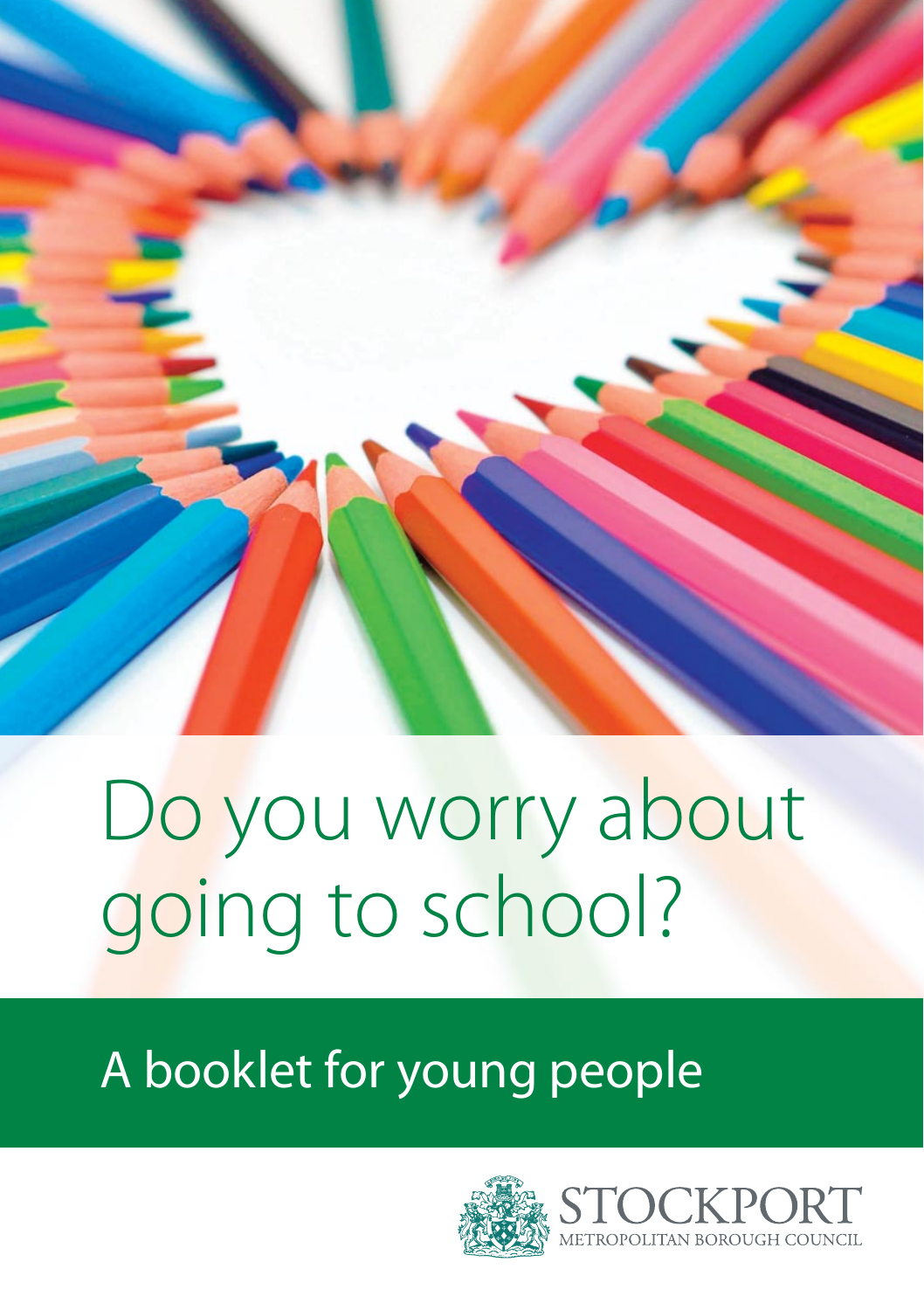### Contents

| Are you feeling anxious about school?      | Page 3 |
|--------------------------------------------|--------|
| What happens when you don't attend school? | Page 4 |
| What do I do if I feel like this?          | Page 5 |
| What can your school do to help you?       | Page 6 |
| What can I do to get back to school?       | Page 6 |
| When you are feeling worried               | Page 7 |
| More help and support                      | Page 9 |

This booklet has been adapted for Stockport from resources developed by the West Sussex Education Psychology Service. Stockport Family and Stockport Education Psychology Service are grateful to the West Sussex team for allowing us to use their resources.

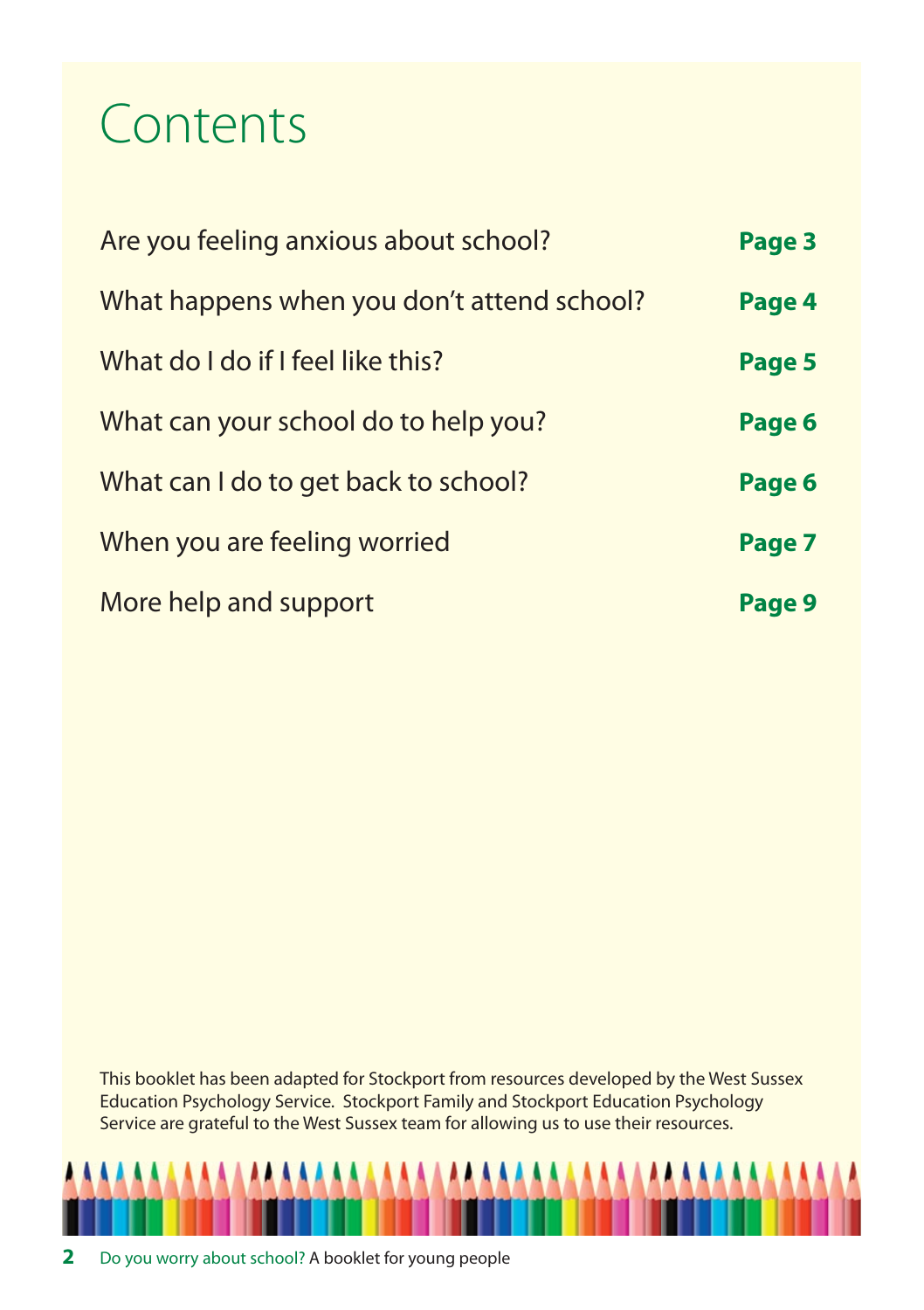### Are you feeling anxious about school?

Worrying or anxiety is a normal feeling that we all experience from time to time. It can even keep us safe from harm or help us perform in difficult situations. However, sometimes anxiety or excessive worrying can become a problem especially when it stops us doing what we want or need to do.

Many children and young people worry about school. This is normal. Anxieties are part of life and learning to deal with them is part of growing up. However sometimes our feelings can make us not want to attend school.

#### **When you think about school are you?**



You are not on your own. All of us feel like this from time to time because of things that happen to us, at home at school or elsewhere.

There may be things at school that can make you feel this way, such as:

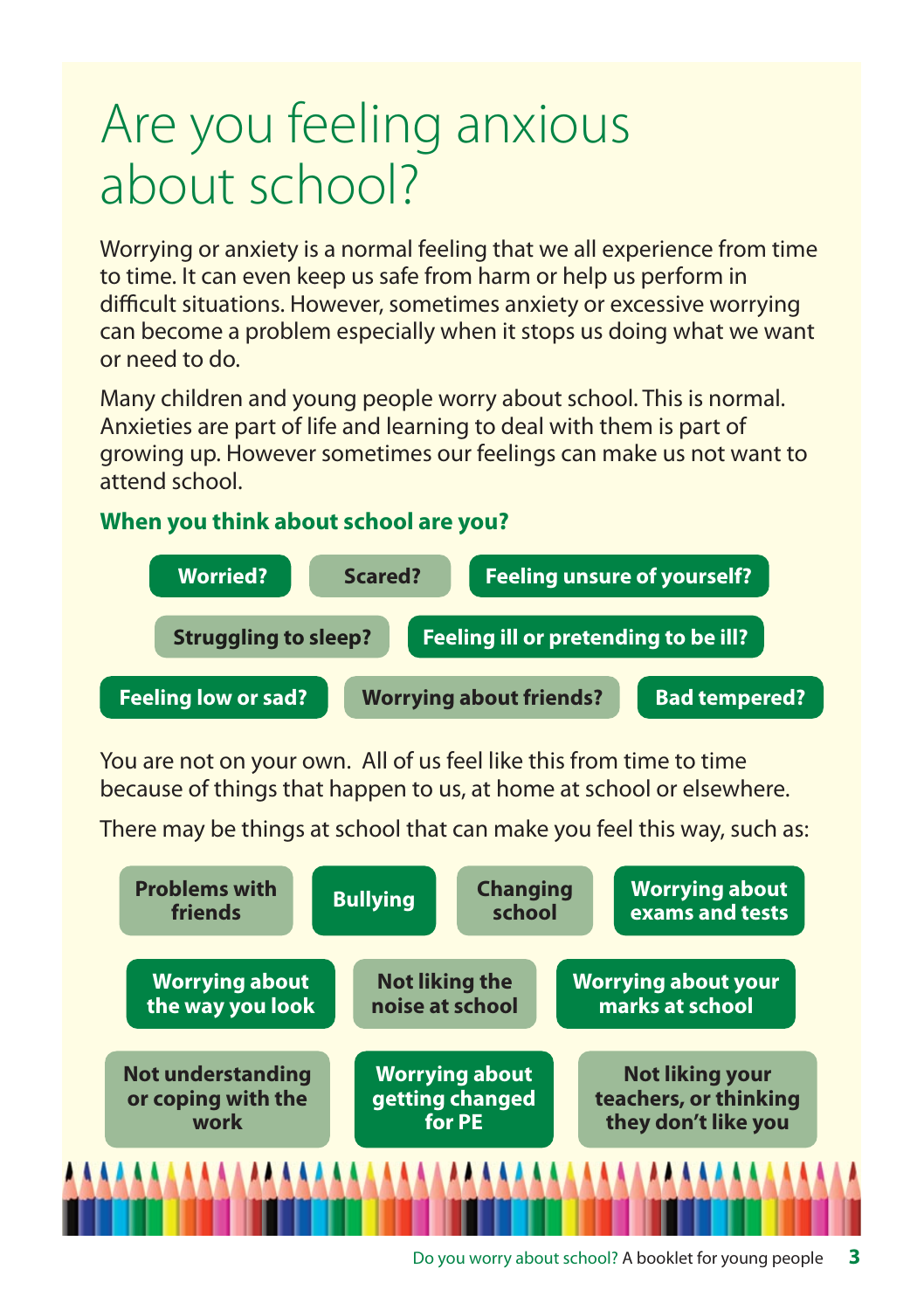### What happens when you don't attend school?

It is very important to try to overcome these difficulties as soon as possible. Sometimes you might feel that staying at home is the best thing to do as it makes you feel better. However, the more time you spend out of school the more you miss out on lessons and the learning gets harder. You also miss out on seeing friends which means keeping friendships going becomes more difficult.

It is important to let an adult know if you are worried about anything in school or home and get the help to make it better rather than let things get worse.

It is easy to get stuck in a vicious cycle of anxious thoughts:

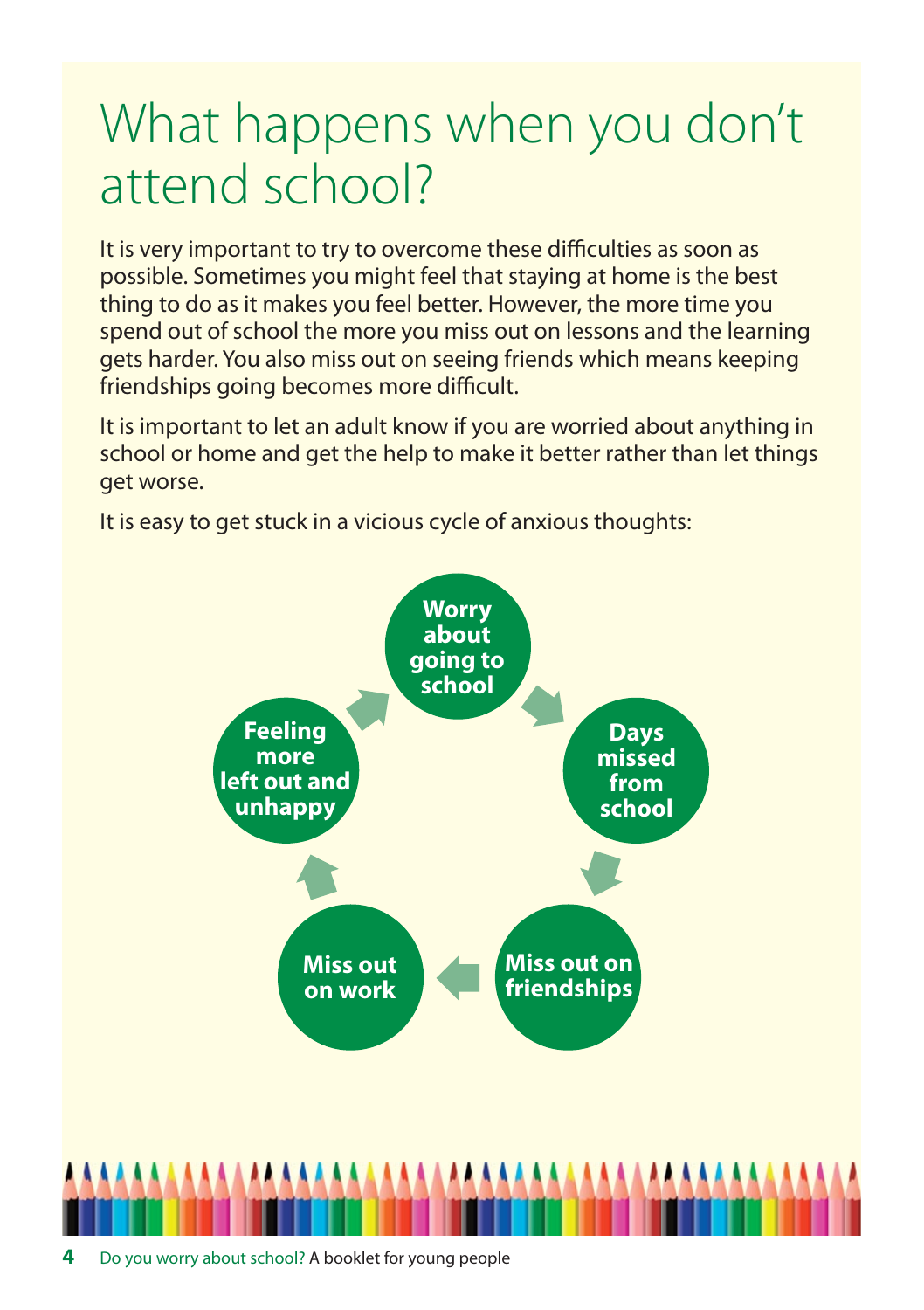# What do I do if I feel like this?

Talk to somebody. This could be your parents, an adult at school, other family members or a friend.

Think about the things that are worrying you, write a list or draw them then order them from most worried about to least worried about.

Use this page to help you think about the things that are worrying you. Then, talk to someone you trust to help you think about how you might fight these fears and what could help these feelings go away.

| <b>STEP TWO</b> |
|-----------------|
|                 |
|                 |
| AAAA            |

г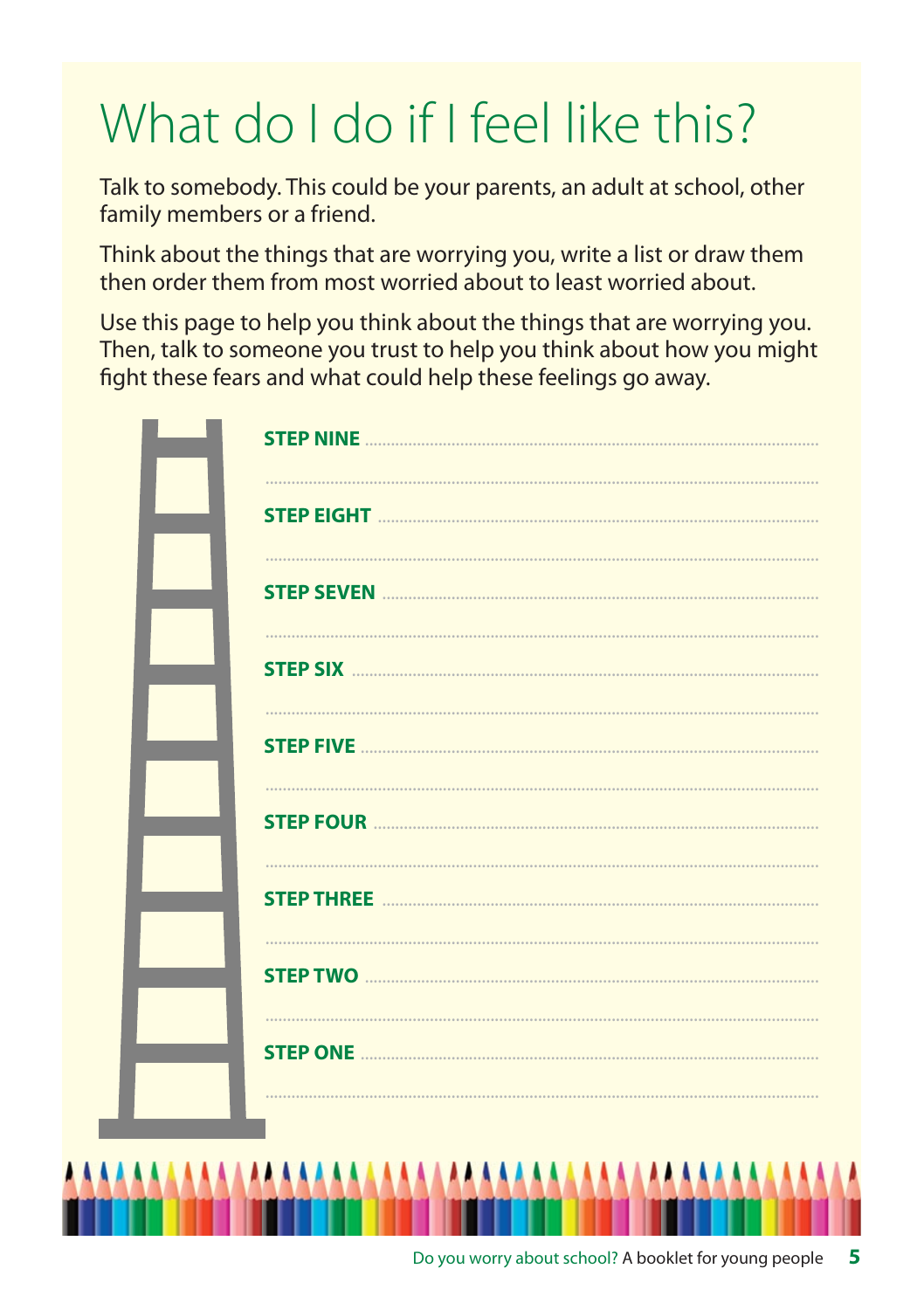### What can your school do to help you?

Find an adult at school you trust and talk to them, they should listen and believe you. They can work with you and your parents to help find out what things are worrying you and what you and they can do to help you. Things they could do include:

- **•** Having a key person to talk to
- **•** Getting help with schoolwork or friendships
- **•** Finding a safe space for you to go when you're feeling anxious
- **•** Changing your timetable so you can cope with it better

These actions could be written up into a plan so that you, your parents and school know what has been agreed to help support you.

### What can I do to get back to school?

If your worries are stopping you from getting to school it is important that you work with your school and your parents / carers to help you get back to school as soon as possible. Things you can do to help include:

- **•** Take part in the planning of how you will go back to school. Work with your parents / carers and teachers to think of things that will help you.
- **•** Think about a time that you did cope with a worry. What did you do then?
- **•** Keep in contact with your friends and what is happening at school.

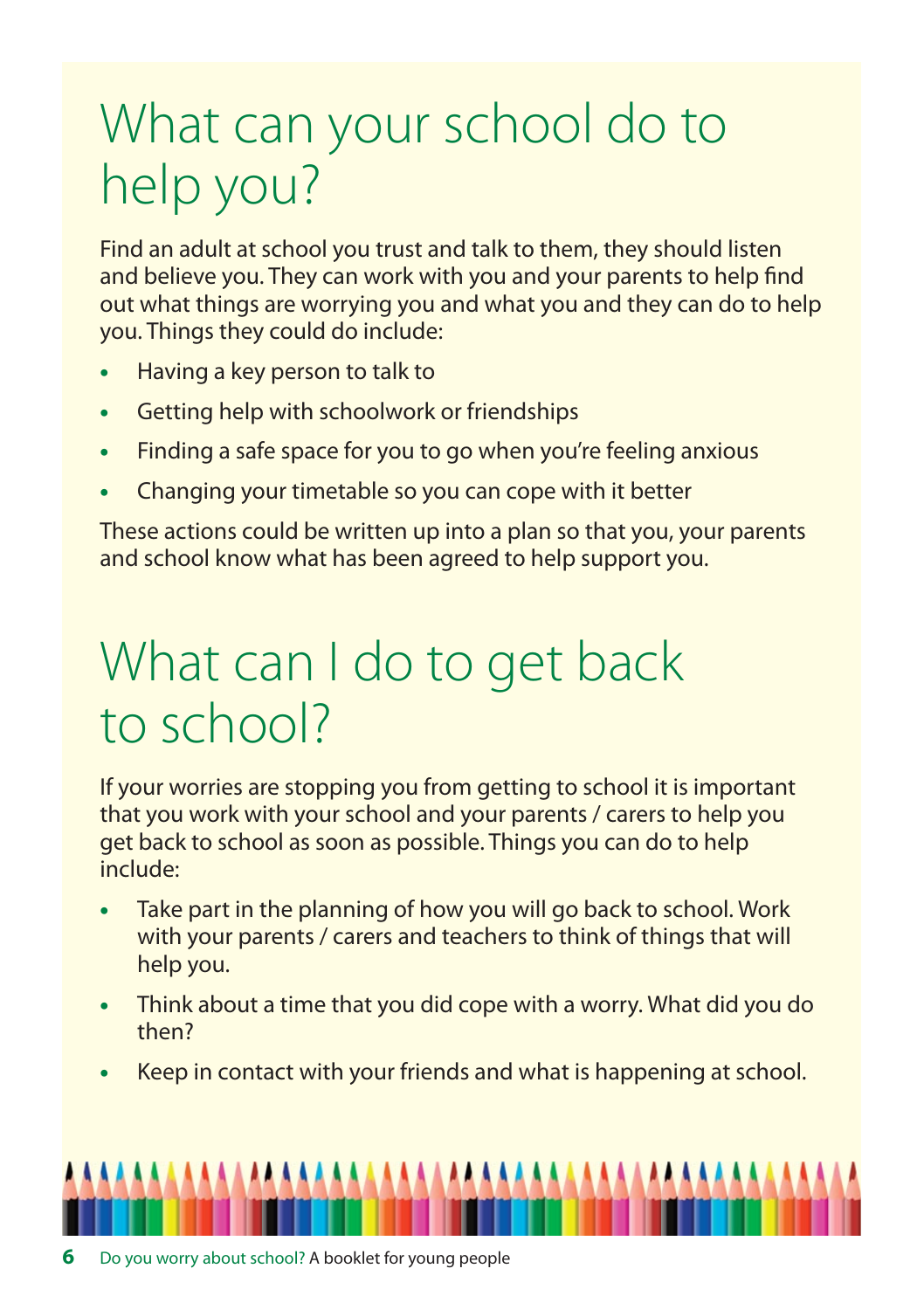- **•** Catch up on some of the work that you may have missed before you go back.
- **•** Take little steps to get back into the routine don't expect that everything will get back to normal or will be okay immediately.
- **•** Take the chance! Once you are at school, it may not seem as bad.
- **•** Acknowledge the steps you have taken and celebrate the small successes!

## When you are feeling worried

#### *Your whole body reacts when you are anxious.*

You might feel tired, or short of breath. You might get headaches, or stomach-aches, or feel sick. You may go pale and feel clammy. Your muscles may go tense, your mouth and throat may feel dry, your heart may beat faster and you may feel as though you can't cope with all the thoughts in your head.

Try to notice when you start to feel any of the signs above. There are many different strategies to help you feel relaxed and calm when you are feeling stressed or anxious and you will need to find the ones that work for you. To get you started, try some of these…

#### **Try relaxing your body**

- 1. Sit or lie somewhere quiet and comfortable
- 2. Stretch out your arms and make a fist, then relax
- 3. Push your legs out, wiggle your toes, and then relax
- 4. Shut your eyes tight and pull a scrunched-up face, and then relax

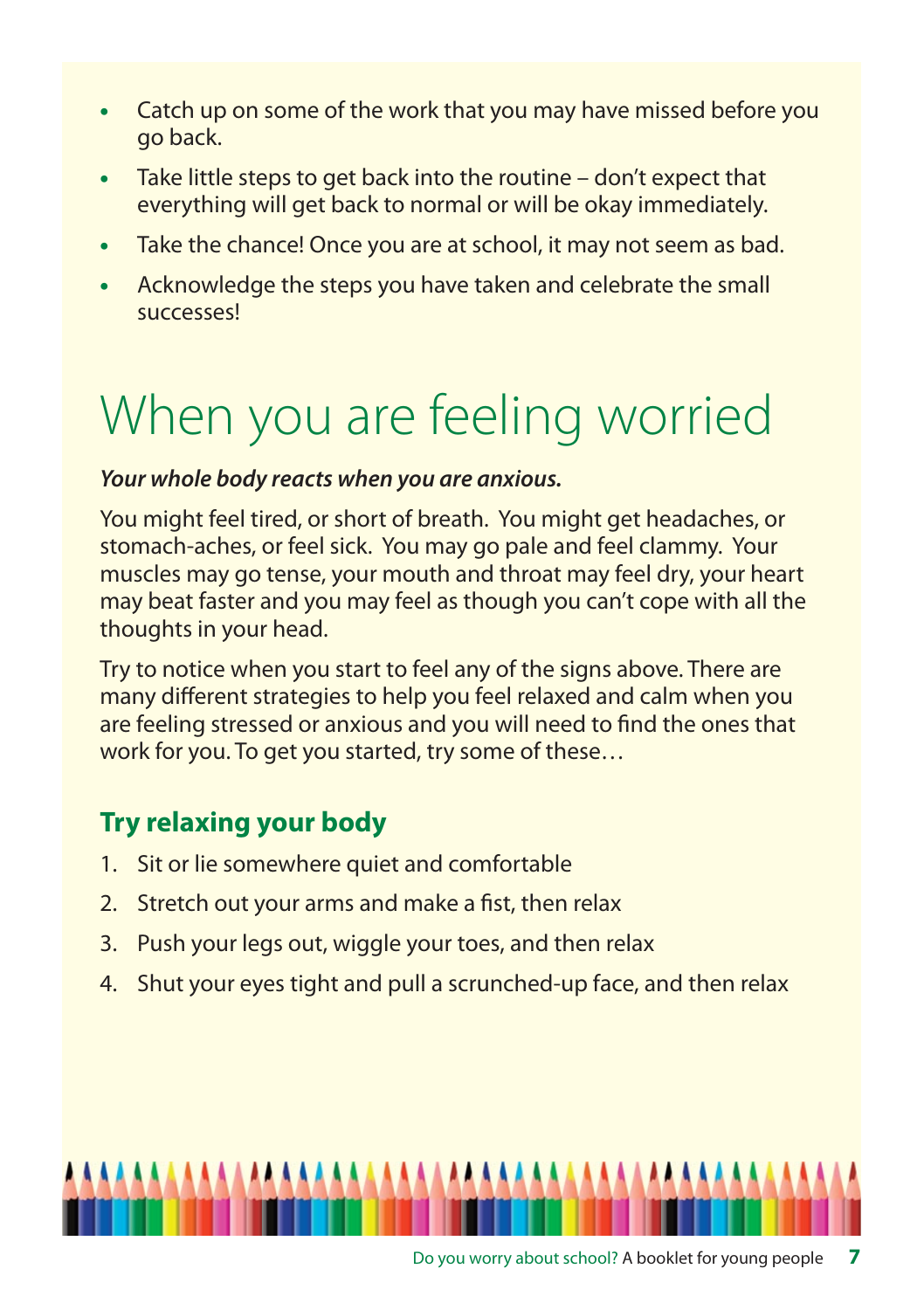#### **Try calm breathing**

- 1. Take a slow breath in through your nose for about 4 seconds
- 2. Hold it for 1 or 2 seconds
- 3. Slowly let it out through your mouth for about 4 seconds
- 4. Wait 5– 7 seconds before taking another breath
- 5. Repeat 5– 10 times

#### **Try visualisation**

- 1. Close your eyes
- 2. Take slow deep breaths in and out
- 3. Think of your favourite place, maybe somewhere that you go on holiday
- 4. Focus on the place and picture yourself there
- 5. What can you see? What can you smell? What can you feel?

#### **Try physical exercise**

This increases your heart rate and releases endorphins that help make you feel good. Running, going to the gym, cycling, swimming or team sports such as football or netball are all great exercise. Choose one you love (or try something new!) and build it into your routine.

#### **Think balanced thoughts**

If you find yourself thinking a negative thought or worrying a lot of the time e.g. 'I will fail all my exams because I am stupid', try thinking of a more balanced or positive thought instead. For example, 'If I work hard, I'll do ok in my exam'. Every time you notice yourself thinking a negative thought, stop and tell yourself the positive thought. If you find this hard to do, imagine what you would say to a friend to help them feel better!

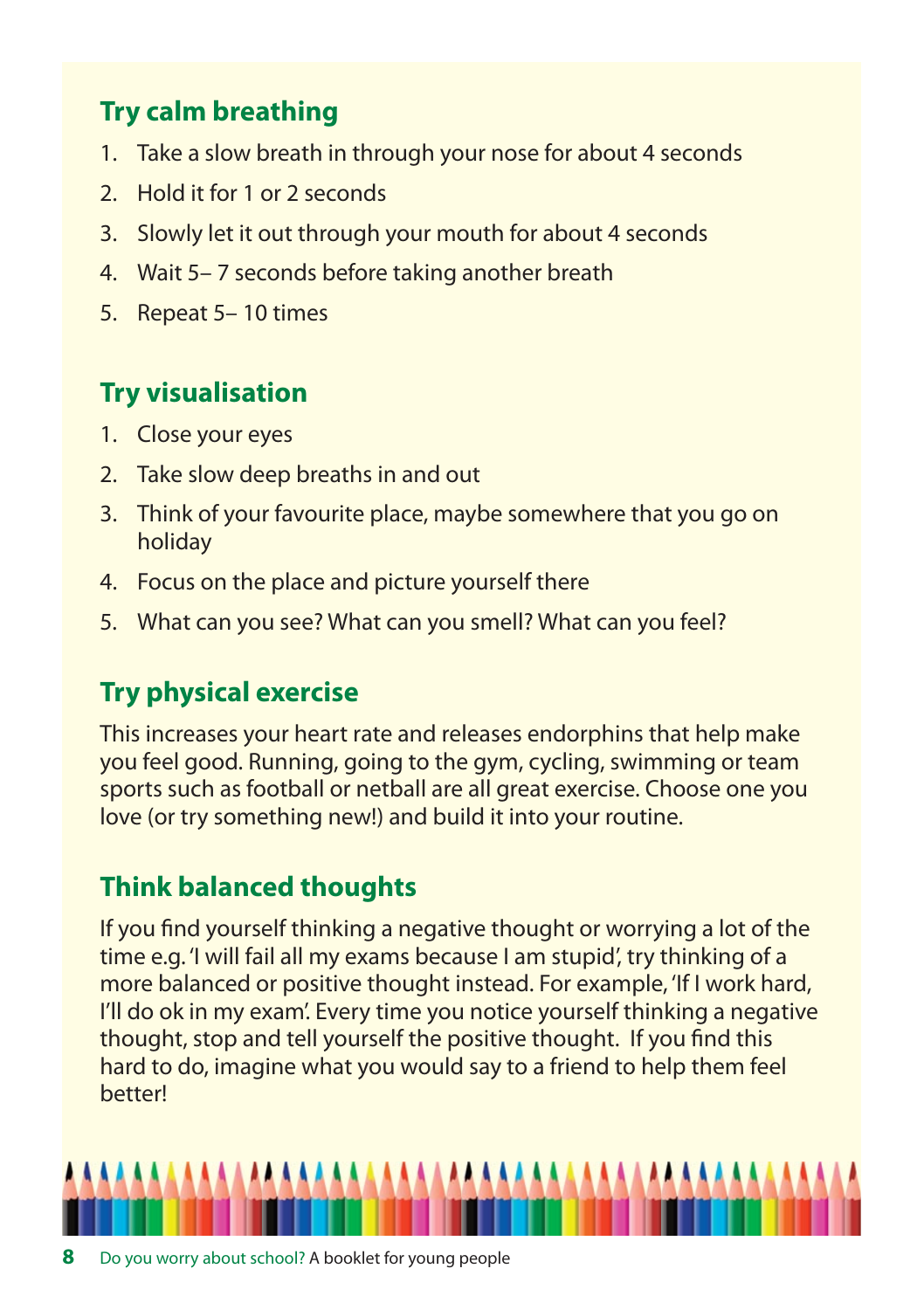## More help and support

If you want more help or support, there are lots of websites and apps which you may find useful.

### **Websites**

**Childline** helps, advises and protects children 24 hours a day and offers free confidential counselling. Phone 0800 1111 (24 hours) www.childline.org

**The Mix** provides information, support and listening for people under 25. Phone 0808 808 4994 (24 hours) www.themix.org.uk

#### **Stockport Local Offer**

Visit the Stockport local offer website and look for the section on 'looking after your mental wellbeing' for advice and support. www.sensupportstockport.uk

Some websites have useful worksheets that might help you tackle some of your fears.

Try looking at these sites to see how you can help yourself to feel better

Mighty Moe - an anxiety workbook for children aged 5-11 http://www.cw.bc.ca/library/pdf/pamphlets/Mighty%20Moe1.pdf

Worksheets for children, parents and teachers on tackling anxiety https://www.anxietybc.com/parenting/worksheets

Anxiety workbook for young people and adults https://www.mcgill.ca/counselling/files/counselling/anxiety\_moodjuice self help quide.pdf

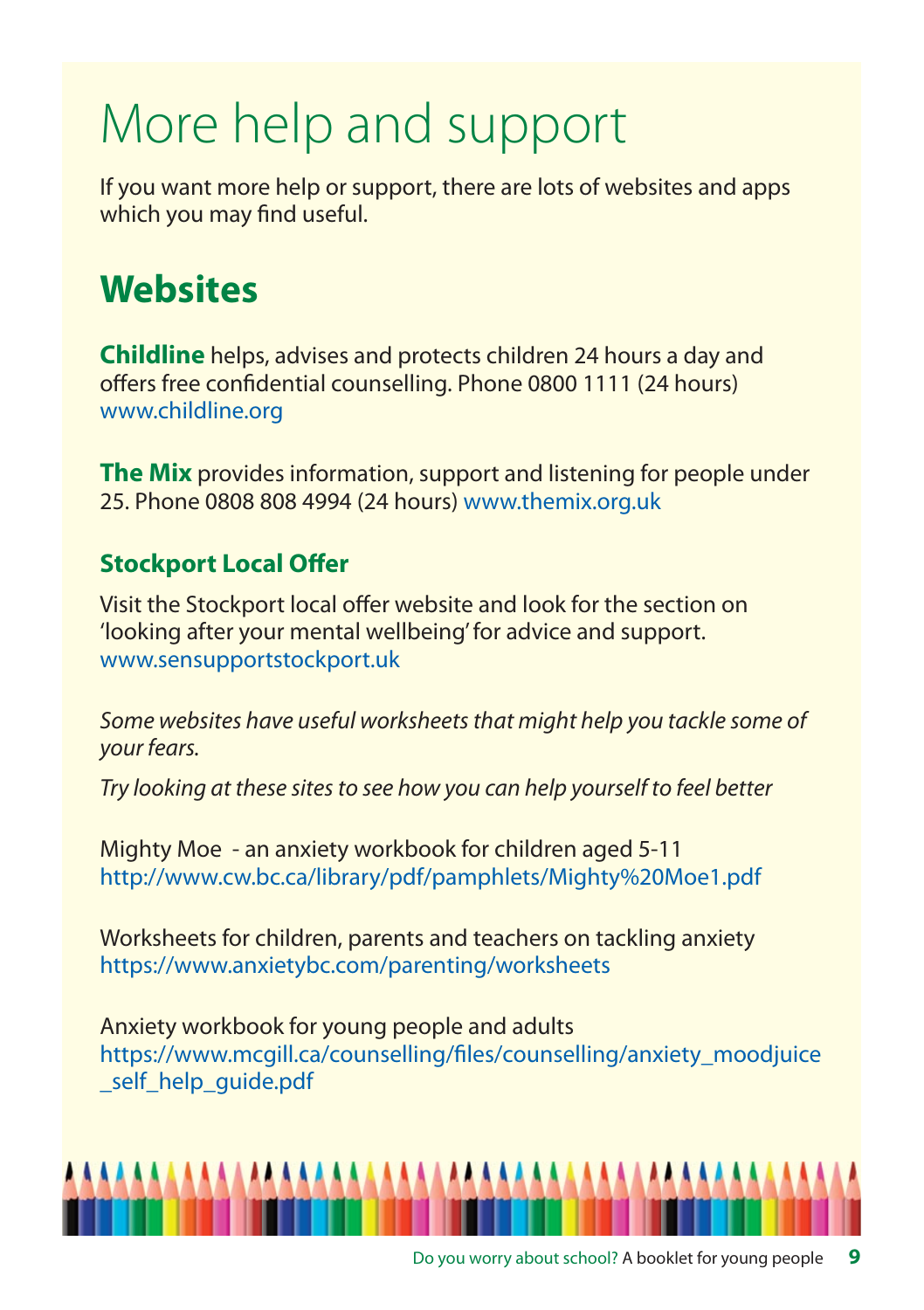### **Apps for Wellbeing**

**Stress & Anxiety Companion** helps you handle stress and anxiety on the go. Using breathing exercises, relaxing music and games designed to calm the mind, the app helps you change negative thoughts to help you better cope with life's ups and downs.

Available free from the App Store and Google Play

**Thrive: mental wellbeing** helps you prevent and manage stress, anxiety and related conditions. The game based app can be used to relax before a stressful situation or on a more regular basis to help you live a happier, more stress-free life.

Available free from the App Store and Google Play

**Beat Panic** is designed to quide people through a panic attack or raised anxiety using their phone.

Available from the App Store

**Chill Panda:** Learn to relax, manage your worries and improve your wellbeing with Chill Panda. The app measures your heart rate and suggests tasks to suit your state of mind. Tasks include simple breathing techniques and light exercises to take your mind off your worries.

Available free from the App Store and Google Play

**Catch it:** Learn how to manage feelings like anxiety and depression with Catch It. The app will teach you how to look at problems in a different way, turn negative thoughts into positive ones and improve your mental wellbeing.

Available free from the App Store and Google Play

The NHS website (www.nhs.uk) has a library of apps it recommends the apps detailed above are all on this list.

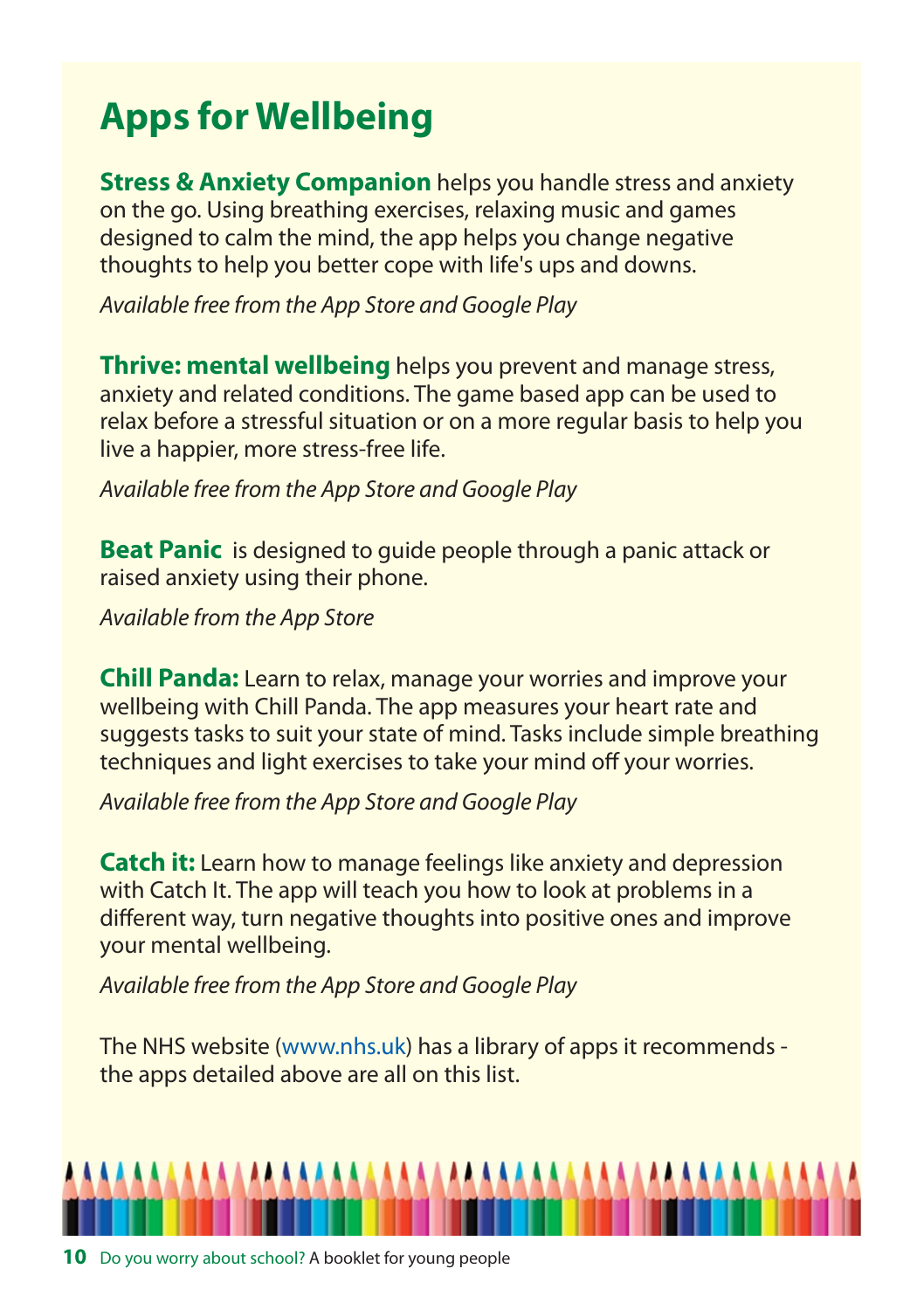If you would like to talk to someone about your anxiety, there are services in Stockport that can help.

You could ask to speak to your school nurse, or school counsellor – if your school has one.

You could try the Living Life to the Full course, run by the **Stockport Psychological Wellbeing Service**. This is an 8 week programme for young people aged 11-18 which is suitable for young people with mild to moderate depression or anxiety. You can self-refer to the programme by going to their website and completing the online referral form. www.selfhelpservices.org.uk/service/living-life-to-the-full-etherapy/ You can also see the workbooks and take the course on your own, online and for free by going to: www.stockport.llttf4.com and entering the code: Stockportph2015

The NHS in Stockport has services to support young people and adults with severe anxiety, depression and other mental health conditions. Your school, school nurse or GP can refer you to Healthy Young Minds: http://healthyyoungmindspennine.nhs.uk

Adults and young people aged 16+ can refer themselves to the Healthy Minds service: www.penninecare.nhs.uk/healthyminds

The Healthy Minds website also has links to lots of useful self-help leaflets, such as this one on anxiety: www.selfhelpguides.ntw.nhs.uk/penninecare/leaflets/selfhelp/Anxiety. pdf